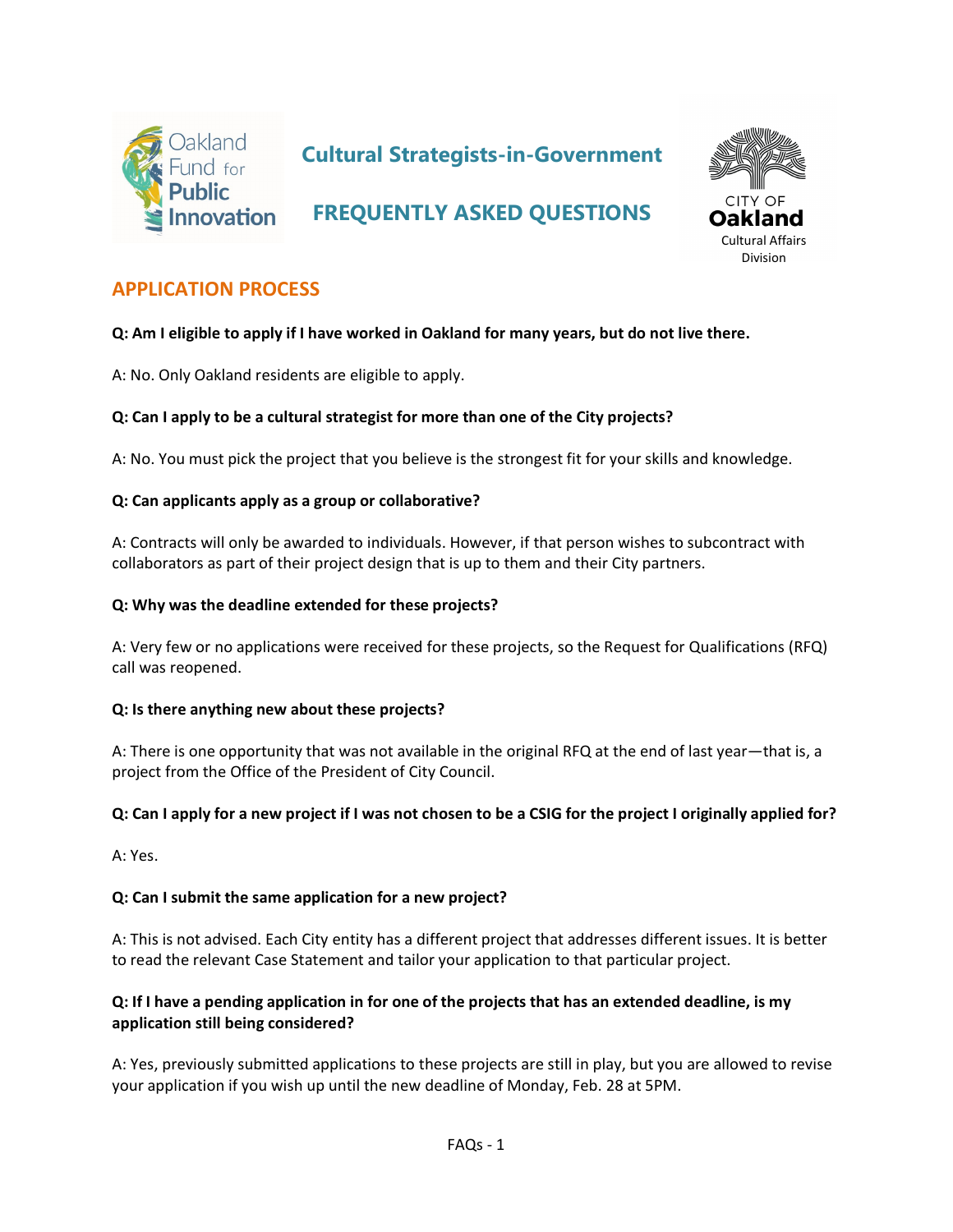# **AWARDS**

#### **Q: How many contracts will be awarded?**

A: There is funding for up to six one-year contracts in this round. How many contracts to be awarded depends on each City project's receiving competitive applications.

#### **Q: Can contracts be awarded for more than one year?**

A: There is a possibility that a couple of projects will be extended into a second year. But we will not know which ones until we see how the first year proceeds.

#### **Q: Are the awards for \$40,000 or \$48,000?**

A: Cultural strategists will be contracted for up to \$40,000 in professional fees. That is, strategists will be compensated based on how many hours of service are provided, up to a maximum of \$40,000. \$8,000 is available for materials, supplies, equipment, etc. associated with each project. These are both "up to" amounts, that is, it depends how much is needed for the project. For example, it's possible that not all \$8,000 will be needed for expenses. But a maximum of \$8,000 is available for each project.

## **PROGRAM FEATURES**

#### **Q: Will I have a chance to meet the other cultural strategists in the program if I am accepted?**

A: Because this program is experimental and a learning opportunity for both City workers and community members, cultural strategists and their City partners will be convened across the program to discuss their advances and stumbling blocks. They will be onboarded together (to the extent possible), they will have opportunities to share insights, and they will be debriefed at the end of their project.

#### **Q: Will there be opportunities for inter-project collaboration?**

A: There may be. It will depend on who gets contracted to work on the different projects and participants' appetite and capacity to collaborate. Participants will be free to suggest ideas for collaboration.

## **PROGRAM HISTORY**

#### **Q: How many contracts were awarded in the pilot year?**

A: Five different City entities participated in the pilot year of the program—Human Services, the Mayor's Office for Housing Security, Planning & Building, Race & Equity, and Transportation—and six contracts were awarded, two to Transportation and one to each of the others.

#### **Q: How much were the contracts valued at in the pilot year?**

A: \$10,000 for cultural strategist fees.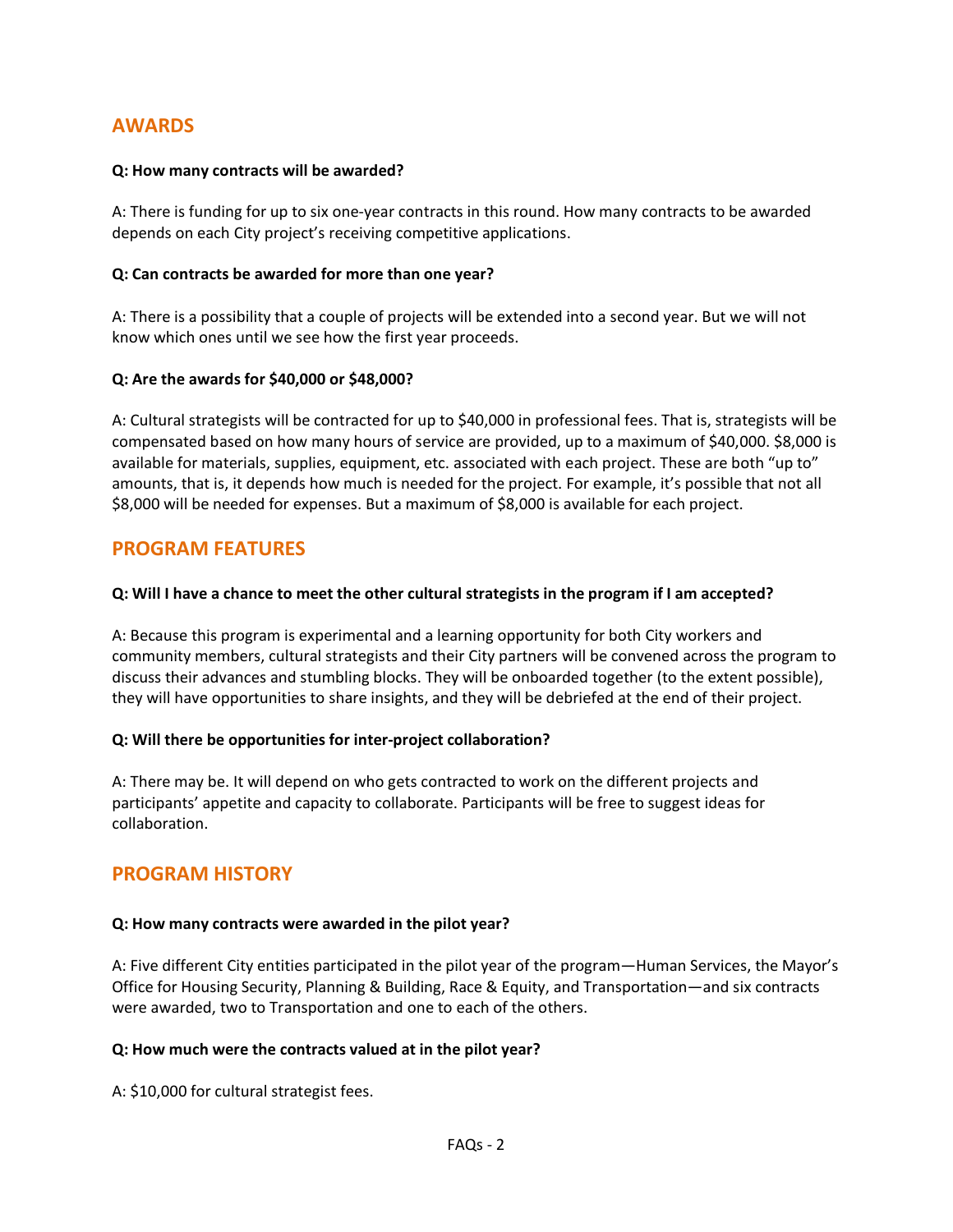### **Q: How many applications were received in the pilot year?**

A: 51

**Q: Can people who applied to be or were cultural strategists in the pilot year apply in this new round of the program?**

A: Yes.

## **Q: Who were the cultural strategists in the pilot round of the program and what did they do?**

A: **Human Services**: Michelle "Mush" Lee worked with HS to help develop a departmental narrative to make their purpose and services clearer to communities. As part of her research, she implemented a "Talk to Your Neighbor" activity as part of Life is Living Festival with community portraits and facilitated conversations on humanity, belonging, and service. She worked with program and management staff on internal and external communications practices.

**Mayor's Office for Housing Security**: Originally tasked with developing a way to promote the building of ADUs (accessory dwelling units) to help ease the housing crisis, Sabereh Kashi evolved the project with the MOHS to create a short film that tells the story of one woman in Oakland, her desire to create an ADU, the barriers she encounters in the process, and her view of the changing character of her neighborhood.

**Planning & Building**: Chelsea Burton focused on community engagement activities in the late stages of the development of the Downtown Specific Plan; presented a suite of ideas for community engagement activities (sidewalk listening station/photo scavenger hunt/noticing tour) for future use; developed a toolkit for the photo scavenger hunt; and created a framework for evaluating engagement activities. This work has been passed along to the General Plan team.

**Race & Equity**: Candice Wicks-Davis explored effective ways to communicate the results of R&E's Equity Indicator Report. She and her collaborators composed songs centered on underlying realities of the report's findings on racial equity. The music was intended to be presented at a concert at City Hall for City representatives and the community.

**Transportation**: Hodari Davis & Elena Serrano, with their years of experience in producing the Life is Living and Malcolm X Jazz festivals, respectively, advised Transportation staff on working with communities in Deep East Oakland to produce the East Oakland Futures Festival and other civic space activations. (The Festival was postponed due to the pandemic.)

# **RESOURCES**

There are a number of resources about the interface of arts and cultures with community development, racial equity, and local government. One guide with lots of practical information about partnerships between artists and municipal government, along with examples from across the country is ["Municipal—Artist Partnerships"](https://municipal-artist.org/) created by A Blade of Grass and Animating Democracy, a program of